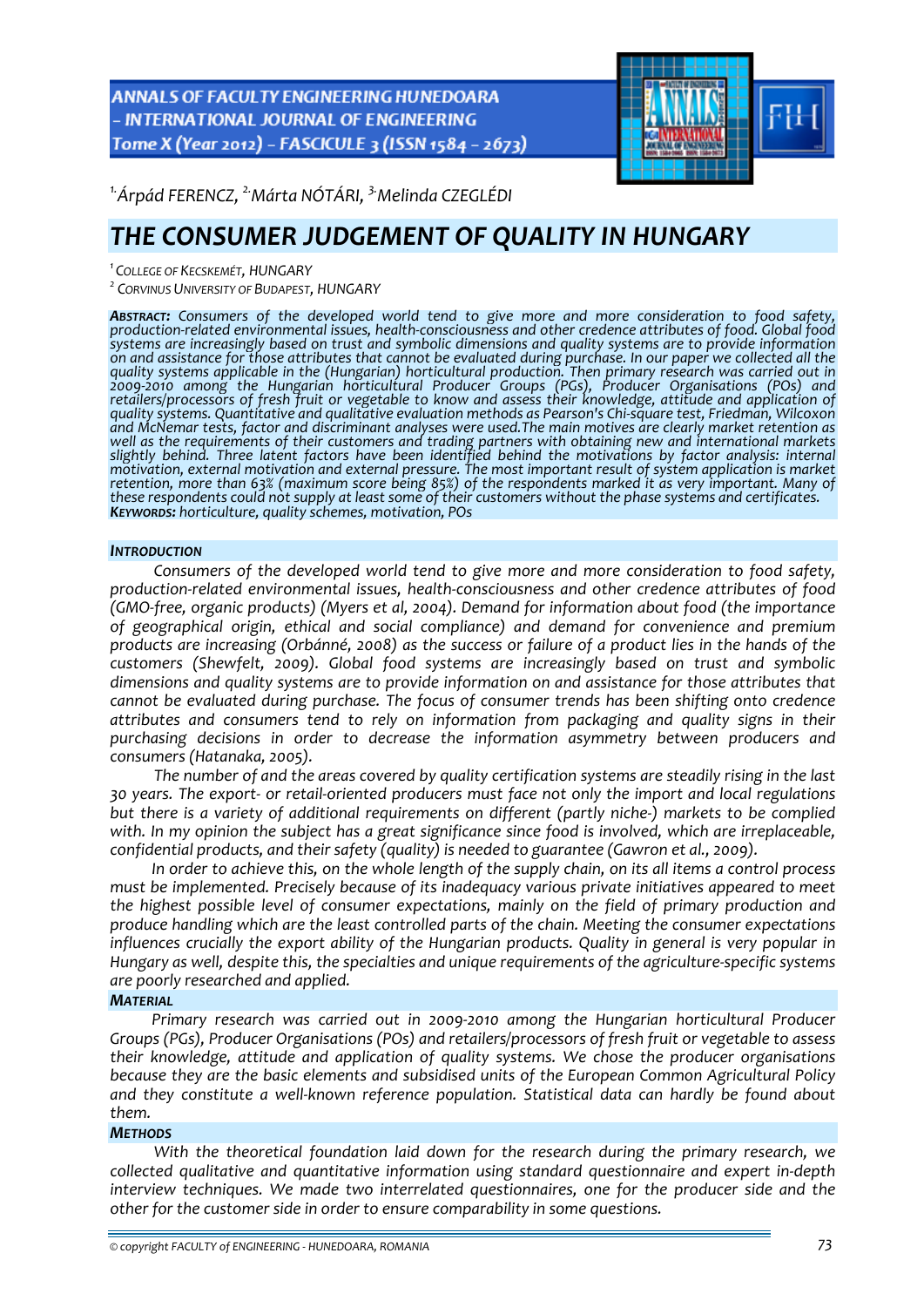*Quantitative and qualitative evaluation methods, most often cross and frequency tables were used. The independence in the correlation examinations was verified by Pearson's Chi‐square test and Fisher's exact test, while Cramer's test was applied for the strength. Nonparametric tests were performed for the assessment of ranking importance of factors. We used Friedman test for all factors and Wilcoxon and McNemar test for pairwise comparisons. Factor analysis was used to determine the latent variables, then the respondents were grouped with cluster analysis (K‐mean method). Discriminant analysis was then performed to confirm the results of the cluster analysis. We performed in‐depth interviews with three representatives of the authority, consultancy and professional organisations respectively based on interview plan and checklist (Harnos et al., 2005).*

*The analysis of data obtained from questionnaires and interviews were examined with Pasw Statistics 18.0 (formerly known as SPSS 18.0) and SPSS Clementine software applications, while Microsoft Office Excel software was used to make graphs.*

#### *RESULTS AND DISCUSSION. ATTITUDES AND OPINIONS CONCERNING QUALITY SYSTEMS*

As seen on Fig. 1. 95% of the respondents felt that quality systems have a palpable impact on the quality of fruits and vegetables on the market. An added value of the answers is that nearly 70% of the *answers came from professional staff. Opinions about the strength of this effect are, however,* divergent, 54% considers it significant as opposed to the 41% who thinks that this effect is slight. The dominant opinion of the customer side is that the systems have a slight effect but processors evaluate it *significantly more important than the retail respondents do. Eight general scheme factors have been identified which is inherent in almost every system and asked respondents to assess their importance. The product quality is the most important (0.709 Wilcoxon test), traceability and hygiene were the second group (Wilcoxon test, 0.828), yet these are clearly more important for the respondents then the third category of environmental protection, occupational safety and sustainability. The marketing value of systems forms a separate group, which the respondents strongly devalued. The factors are plotted on Fig. 2 based* on *their* (*converted*) *rank average.* 



*Fig. 1: General respondent opinion on the impact of the system on quality*



*Fig. 2: The importance of general scheme factors*

#### *MOTIVATION FOR SYSTEM IMPLEMENTATION*

*The respondents evaluated the pre‐listed factors, the strength of their motivation in their case (Fig. 3).* 

*The main motives are clearly market retention as well as the requirements of their customers and trading partners with obtaining new and international markets slightly behind. The respondents did not think that the system operation would result in price premium, they rather hoped for an increase of their sales volume. The enhancement of product quality, reduction of customer complaints and compliance with legislation were not decisive factors. Factor analysis was performed to identify the latent factors behind the motivations. The factor analysis identified three factors behind the listed factors.*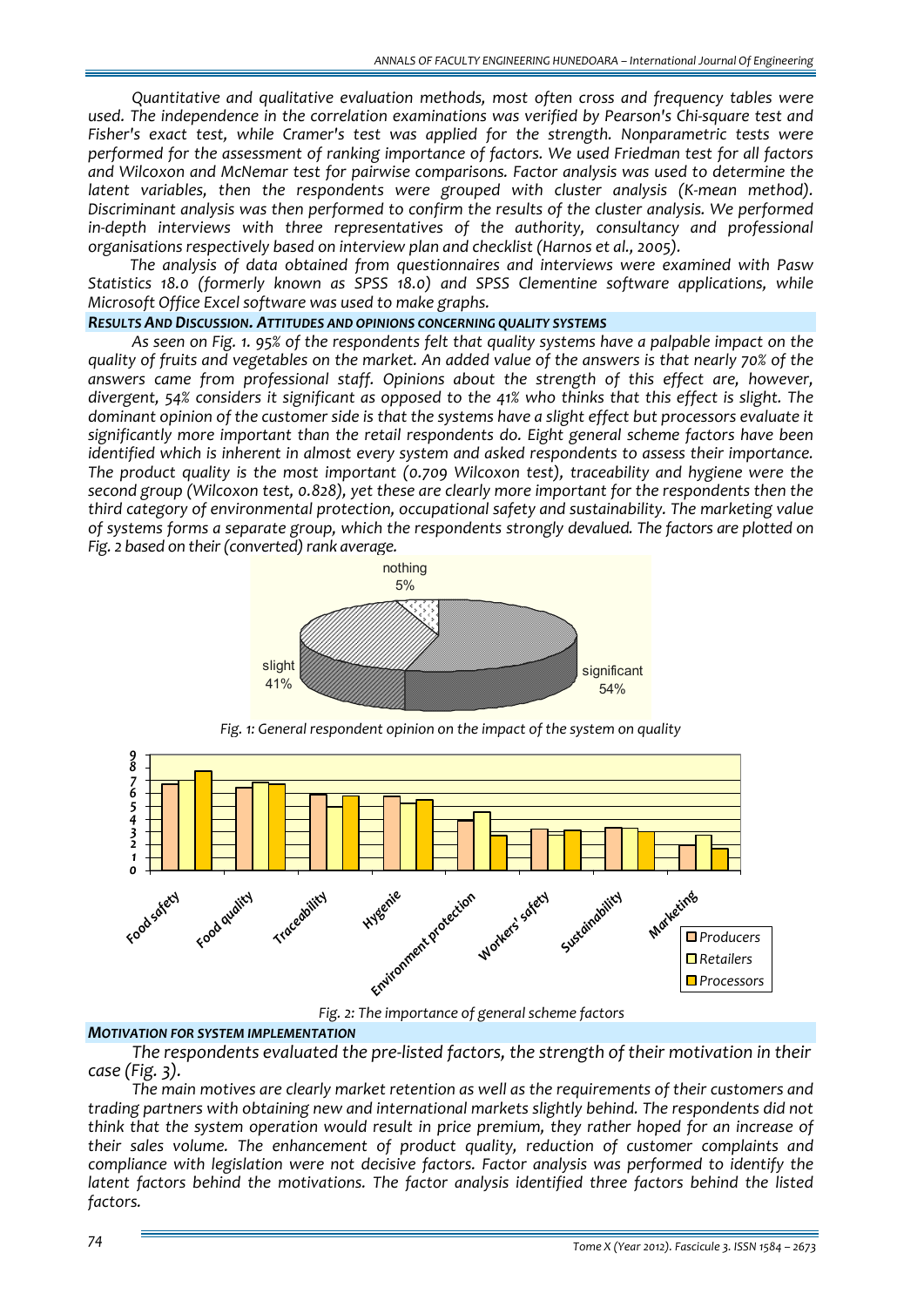

*behind the motivations*

*The first factor contains complaint reduction, quality enhancement, formal compliance with legislation and commitment to their systems. Given the nature of its contents, I have named this latent factor internal motivation. These factors derive from the company culture and management philosophy, direct external impact cannot be found.*

*The second factor including international appearance, reaching new markets and price premium has been named external motivation because internal decision and the recognition of external needs combine here.*

*The third factor contains market retention and customer demands which are purely external requirements that are independent of the company, thus its name is external pressure.*

## *RESULTS OF OPERATED QUALITY SCHEMES*

*The most important result is market retention, more than 63% (maximum score being 85%) of the respondents marked it as very important. Many of these respondents could not supply at least some of their customers without the phase systems and certificates.*

*This ratio almost fully corresponds with the proportion of respondents who decided on the system owing to external pressure. The following two result factors, the better compliance with legislation and the enhancement of product quality (63 and 62% respectively), show a minimal difference. Reaching new markets (international market presence and expanding customer base) is just a little behind.*

*Complaint reduction and more efficient operation scored moderate results (45 and 44% respectively). System introductions typically do not yield any results in tender awards and employee satisfaction. Eight respondents identified winning professional awards as a result of their quality systems. The respondents mentioned winning the Hungarian Agricultural Quality Award three times, obtaining the Quality Food from Hungary trademark three times and winning the HORTICO Product Award two times. Fig. 4 shows the comparison of the main results against the motivations.*

*The main motivation, i.e. market retention, almost completely succeeded. Finding new markets and international appearance are a little less than expected, the producers were more optimistic but* their hope that the certificate would open up new possibilities for them has not been fully realized. The *price premium is slightly below the expected and based on replies from respondents of the retail/processing survey, reaching price premium is not possible, only organic products can reach it and even this is rather occasional, too.*



*Fig. 4: Comparison of the respondents' motivations against the perceived results*